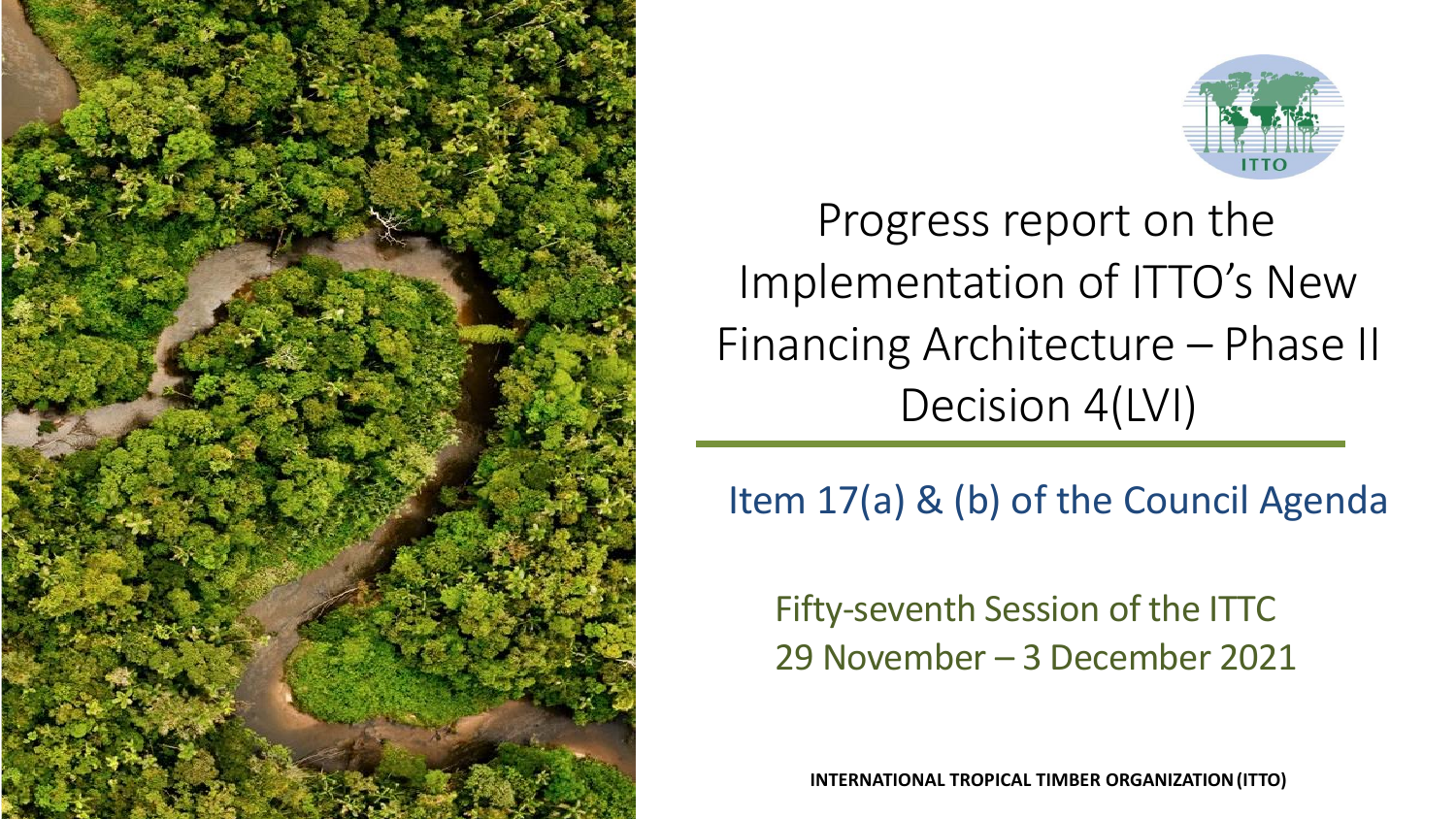#### Implementation of Decision 4(LVI)

## "Implementing ITTO's New Finance Architecture – Phase II"

| Paragraph                                                                | <b>Description</b>                                                                                                                            | <b>Status</b>                 |
|--------------------------------------------------------------------------|-----------------------------------------------------------------------------------------------------------------------------------------------|-------------------------------|
| 1. Adopt the Programmatic<br>Lines                                       | The goals and objectives of each of the four Programmatic<br>Lines as contained in Annex A have been adopted                                  | <b>COMPLETED</b>              |
| 2. Streamlined project cycle                                             | Online Concept Note (CN) form and online CN/project database<br>developed                                                                     | <b>COMPLETED</b>              |
| <b>3.</b> Funding scenarios                                              | The different funding scenarios under the Programmatic<br>Approach as outlined in Annex B have been acknowledged                              | <b>COMPLETED</b>              |
| 4. First Open call for concept<br>notes                                  | Launched in December 2020, closed in April 2021. Received 12<br>valid submissions.                                                            | <b>COMPLETED</b>              |
| 5. New roles and<br>responsibilities in the<br>streamlined project cycle | New, respective roles and responsibilities of each of the<br>participating actors in the streamlined project cycle have been<br>acknowledged. | <b>COMPLETED</b>              |
| <b>6.</b> Activities outside core<br>budget to be CNs                    | Activities to be funded outside the core budget will be included<br>in the Concept Note Database                                              | <b>ONGOING</b>                |
| <b>7.</b> Indicate how BWP aligns<br>with Programmatic Lines             | Alignment with the Programmatic Lines are already indicated in<br>the BWP '21-22 document.                                                    | COMPLETED /<br><b>ONGOING</b> |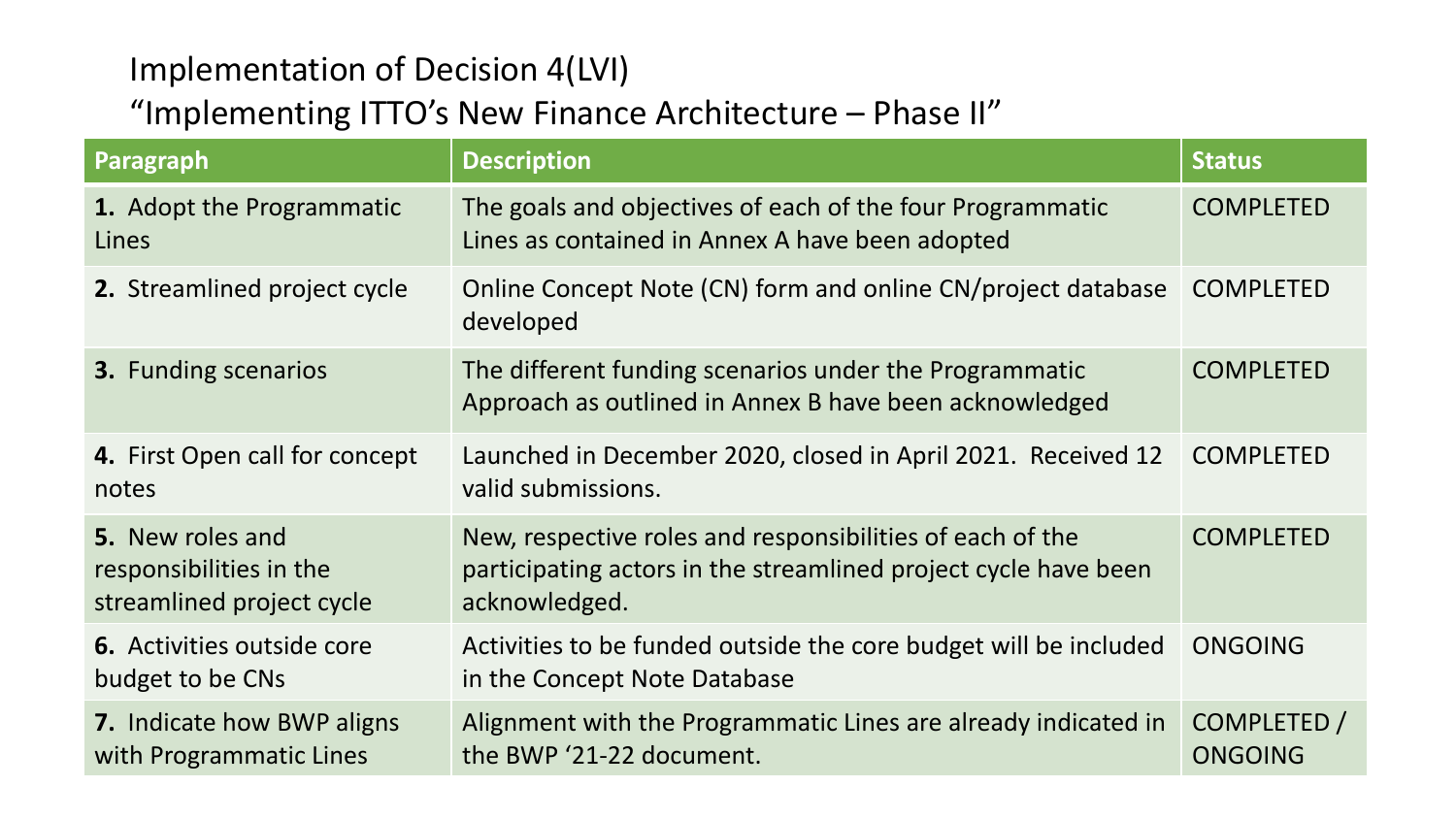### Implementation of Decision 4(LVI)

# "Implementing ITTO's New Finance Architecture – Phase II" - continued

| Paragraph                                                                                                       | <b>Description</b>                                                                                                                                                                                                                                        | <b>Status</b>                 |
|-----------------------------------------------------------------------------------------------------------------|-----------------------------------------------------------------------------------------------------------------------------------------------------------------------------------------------------------------------------------------------------------|-------------------------------|
| 8. Virtual informed feedback<br>loop                                                                            | The virtual informed feedback loop will continue to be utilized<br>where applicable                                                                                                                                                                       | COMPLETED /<br><b>ONGOING</b> |
| <b>9. Implementing Decision</b><br>8(LV) - Advisory Board,<br>engaging with funding<br>mechanisms including GEF | Advisory Board has had four meetings - in April & October 2020<br>and April & July 2021.<br>Details explained under "Implementation of Decision 8(LV) &<br>Decision 4(LVI)                                                                                | COMPLETED /<br><b>ONGOING</b> |
| <b>10.</b> Formal TORs for Advisory<br><b>Board</b>                                                             | Draft developed and agreed by Advisory Board and proposed to<br><b>ITTC57 for consideration</b>                                                                                                                                                           | <b>COMPLETED</b>              |
| 11. Propose structure and<br>approach for review of<br>Decision 5(LIV) in 2022                                  | Secretariat proposes to postpone the review until at least 2023,<br>and that the review be undertaken by a 2-person team through<br>member surveys and selected visits; suggest more discussion at<br>ITTC 57 (including future of regular project cycle) | ONGOING                       |
| 12. Report on implementation<br>of Decision 4(LVI)                                                              | The report is made at ITTC57                                                                                                                                                                                                                              | <b>COMPLETED</b>              |
| <b>13.</b> Utilization of Working<br>Capital                                                                    | \$25,000 of \$200,000 authorized utilized to date for the<br>development of the online systems                                                                                                                                                            | <b>ONGOING</b>                |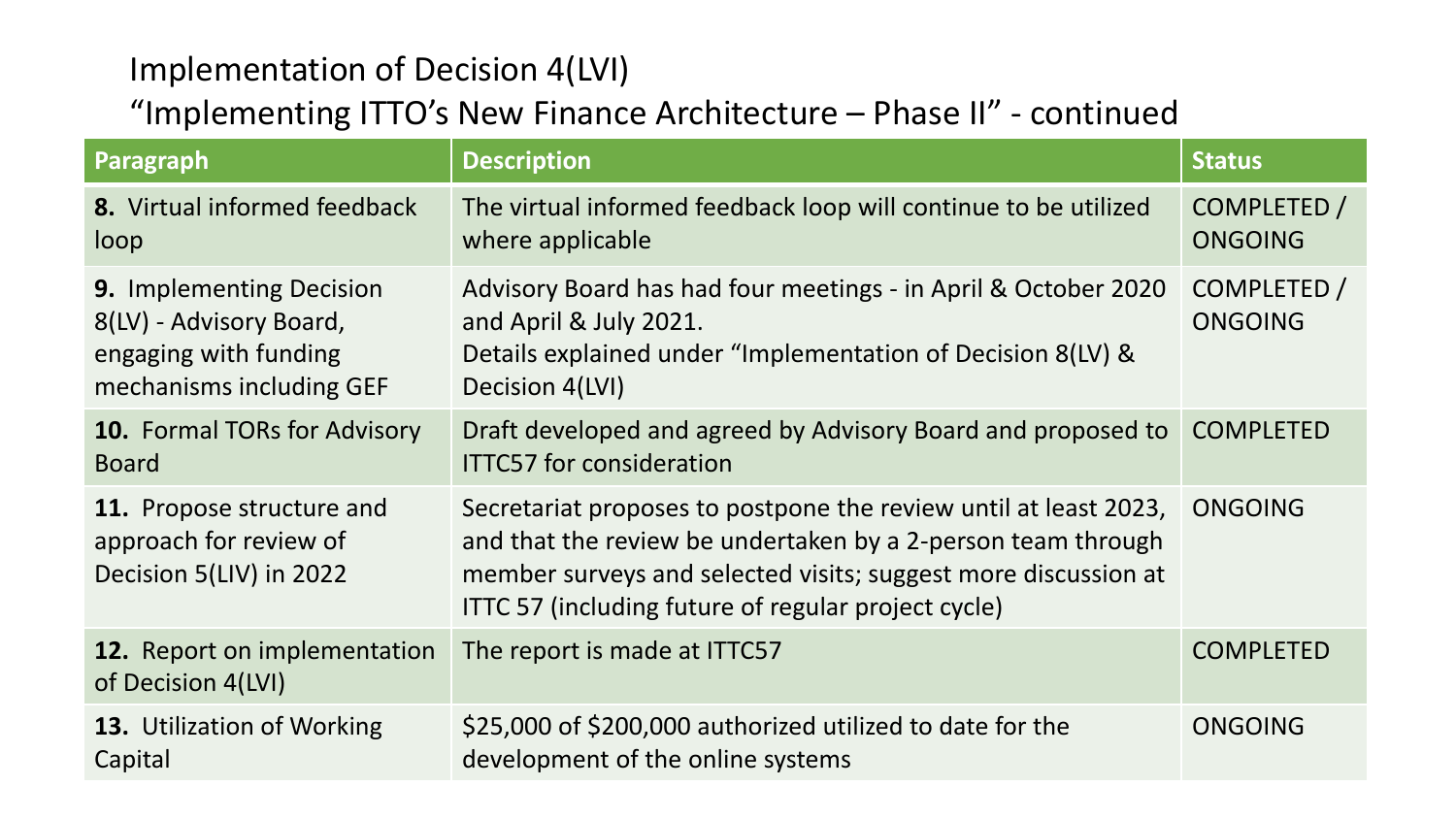## **Engagement with other bodies called for by Decisions 8(LV) and 4(LVI))**

| <b>Item</b>                                                                   | <b>Description</b>                                                                                                                                                                        | <b>Status</b>         |
|-------------------------------------------------------------------------------|-------------------------------------------------------------------------------------------------------------------------------------------------------------------------------------------|-----------------------|
| 1. Engage with secretariat of GEF                                             | <b>ITTO letter sent in May 2021</b>                                                                                                                                                       | <b>COMPLETED</b>      |
| <b>2.</b> Extend the MoU with CBD and UNCCD                                   | CBD MoU agreed in Feb 2021;<br>UNCCD discussions commenced                                                                                                                                | COMPLETED/<br>ONGOING |
| <b>3. Establish MoU with UNFCCC</b>                                           | Letter sent in April 2021, no response yet                                                                                                                                                | ONGOING               |
| 4. Convey ITTO priorities for GEF-7,<br>engage in the GEF Steering Committees | ITTO letter sent in May 2021 to all GEF and<br>CBD focal points in member countries plus<br>CBD Secretariat conveying priorities and<br>informing of relevant projects requiring<br>funds | <b>COMPLETED</b>      |
| <b>5.</b> Formal accreditation to the GCF                                     | The accreditation process with the GCF<br>continues and is work in progress (the<br>latest response to GCF's requests for more<br>information was sent in September 2021).                | ONGOING               |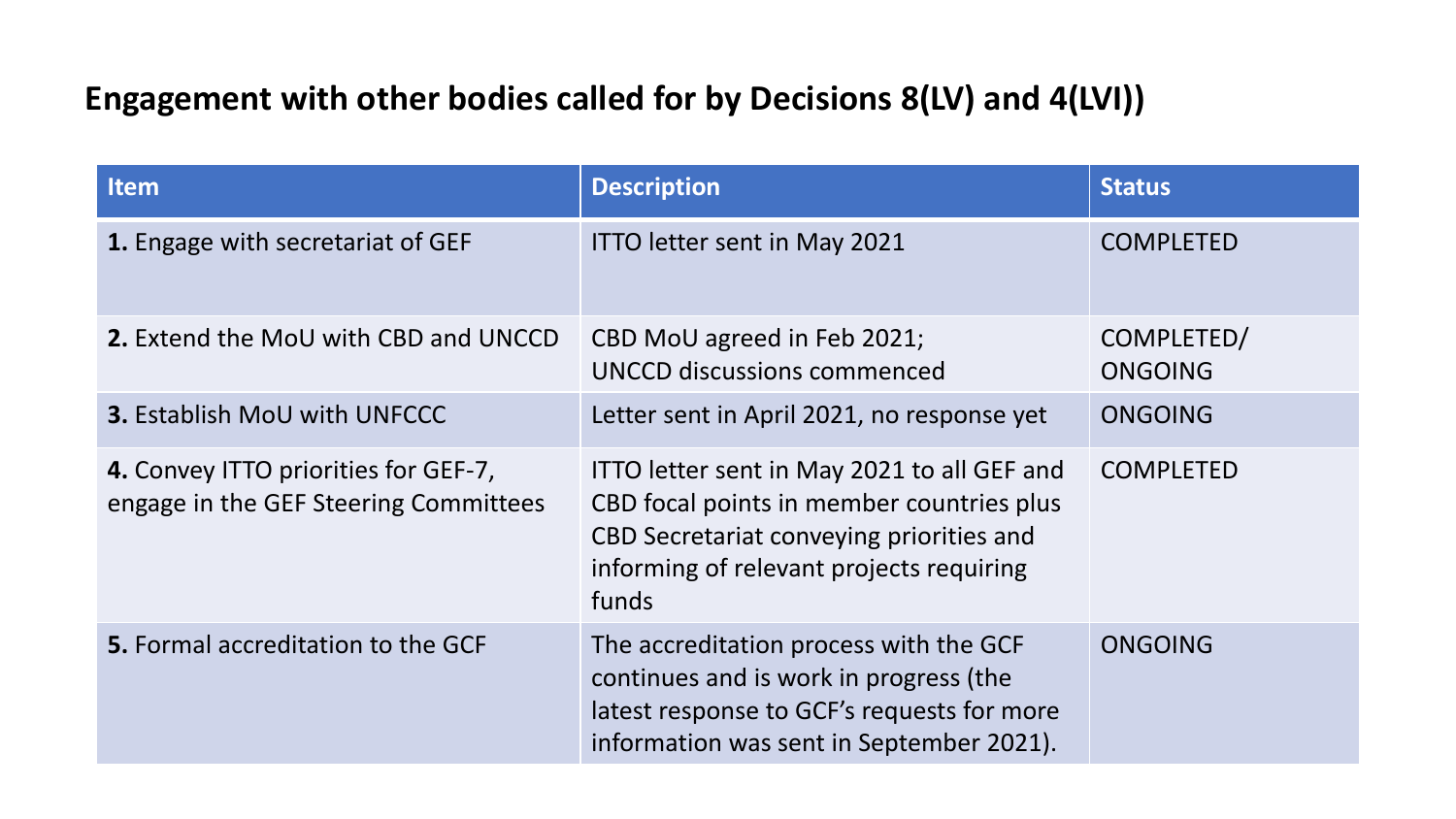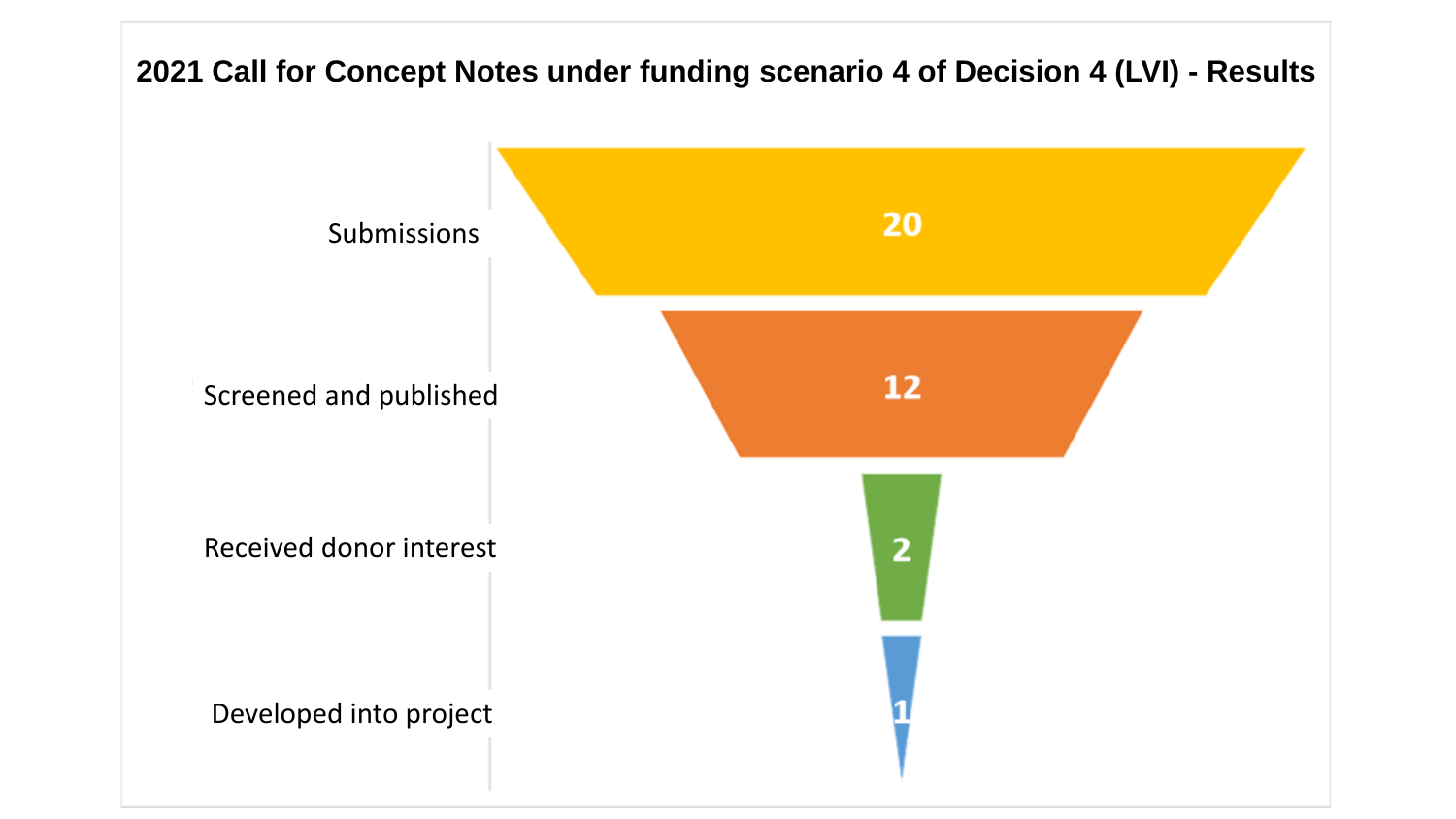## Funding pledged or sought related to the pilot Programmatic Approach

| <b>Fundraising efforts</b>                                                                                                                       | <b>Program Line</b> | <b>Tentative Budget</b> | <b>Status</b>                                              | <b>Actual results to date</b> |
|--------------------------------------------------------------------------------------------------------------------------------------------------|---------------------|-------------------------|------------------------------------------------------------|-------------------------------|
| 2019: Japan Forestry Agency / LSSC-related training modules in Congo Basin countries                                                             | PL 1: LSSC          | USD 316,000             | Operational                                                | USD 316,000                   |
| 2019: German BMEL - Regional Teak Program - Mekong Region                                                                                        | PL 1: LSSC          | USD 1.24 million        | Operational                                                | USD 1.24 million              |
| 2019: German BMEL - Programme on Legal and Sustainable Supply Chains (LSSC) for<br><b>Tropical Wood and Forest Products</b>                      | PL 1: LSSC          | USD 2.39 million        | Operational                                                | USD 2.39 million              |
| 2020: German BMEL funding agreement for Global Forest Education<br>Survey/Platform; Consortium FAO (lead)-IUFRO-ITTO                             | PL 4: Emerging      | <b>USD 124,000</b>      | Operational                                                | <b>USD 124,000</b>            |
| 2020: Japan Emergency Forest Fire Project (Peru, Indonesia)                                                                                      | PL 4: Emerging      | USD 2.2 million         | Operational                                                | USD 2.2 million               |
| 2020: Soko Gakkai/Japan Local community and climate adaptation                                                                                   | PL 2: FLR           | <b>USD 90,000</b>       | Operational                                                | <b>USD 90,000</b>             |
| 2020: Japan Forestry Agency/LSSC-related activities in China, Myanmar and Viet<br><b>Nam</b>                                                     | PL 1: LSSC          | <b>USD 723,000</b>      | Operational                                                | <b>USD 723,000</b>            |
| 2021: Japan Forestry Agency/PD922/21 Rev.1(I) "Promotion of Sustainable<br>Domestic Wood Consumption in Vietnam"                                 | PL 1: LSSC          | <b>USD 339,500</b>      | Pledged                                                    | <b>USD 339,500</b>            |
| Request from German BMEL to submit proposal for transfer of the Global Timber<br>Tracking Network from EFI to ITTO                               | PL 1: LSSC          | <b>TBC</b>              | <b>Discussions with BMEL</b><br>ongoing                    | USD <sub>0</sub>              |
| Building LSSC capacities for tropical enterprises; trade associations, governments; MoU<br>with SAR Macau under discussion                       | PI 1: LSSC          | <b>TBC</b>              | Dialogue started but stalled due to<br>COVID <sub>19</sub> | USD <sub>0</sub>              |
| EU Draft Proposal under the EU Action Plan to Protect and Restore the World's Forests<br>- submitted January 2020                                | PL 1: LSSC          | <b>EUR 10 million</b>   | Submitted: January 31,<br>2020 - unsuccessful              | USD <sub>0</sub>              |
| German BMU-IKI Call for Proposals - Thematic Program - West Africa: Forest landscape<br>restoration by local communities/women; DL 06 April 2020 | PL 3: FLR           | <b>EUR 16 million</b>   | Submitted: April 6, 2020 -<br>unsuccessful                 | USD <sub>0</sub>              |
| German BMU-IKI Call for Proposals - Indonesia Social Forestry: Development of<br>Bamboo Economy; DL 30 April 2020                                | PL1: LSSC           | <b>EUR 15 million</b>   | Submitted: April 29, 2020 -<br>unsuccessful                | USD <sub>0</sub>              |
| Totals: 1. Secured a) 2019                                                                                                                       |                     | ~USD 3.95 mil.          |                                                            | ~USD 3.95 million             |
| $b)$ 2020                                                                                                                                        |                     | ~USD 3.14 mil.          |                                                            | ~USD 3.14 million             |
| c) 2021                                                                                                                                          |                     | <b>USD 339,500</b>      |                                                            | <b>USD 339,500</b>            |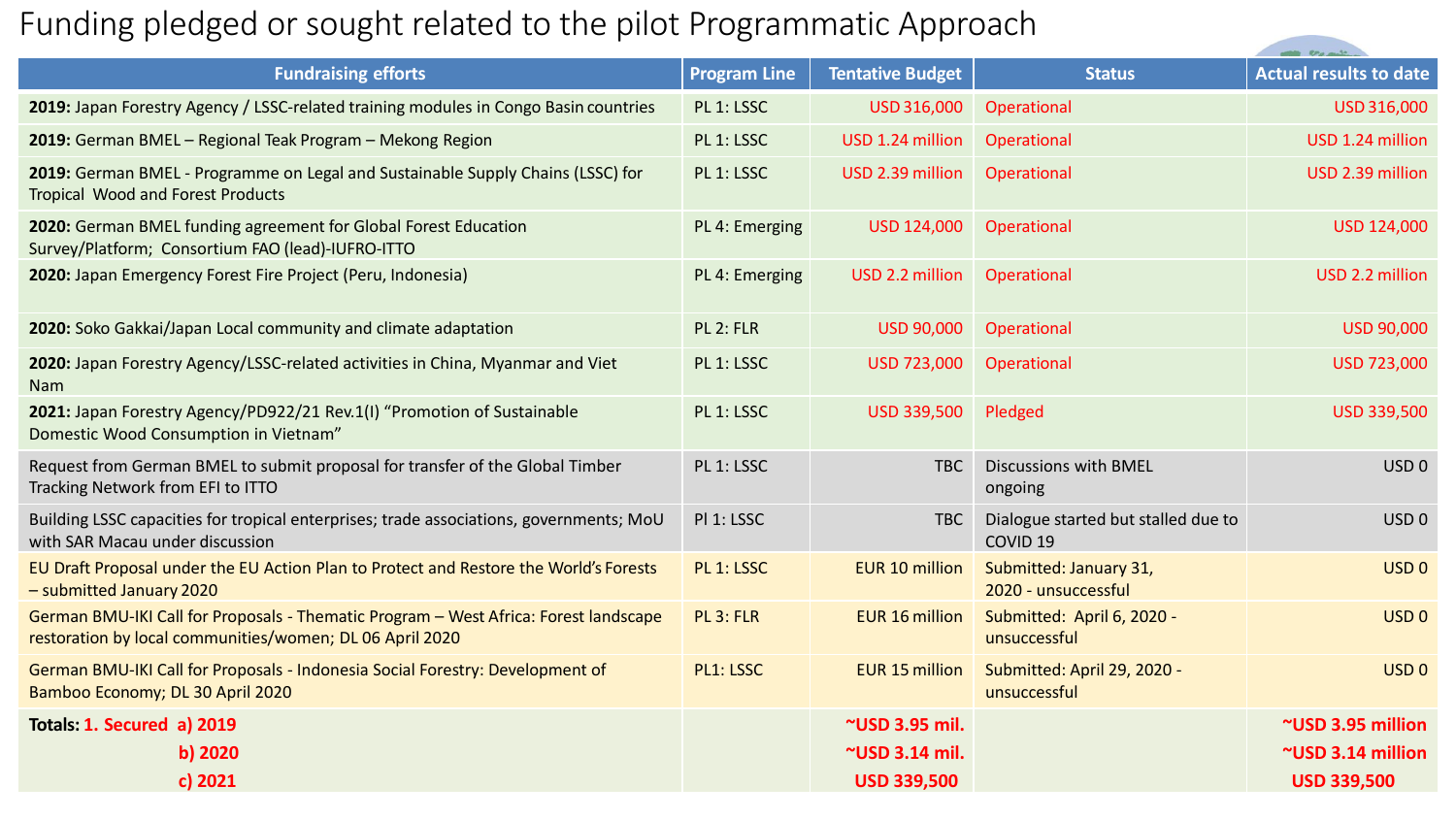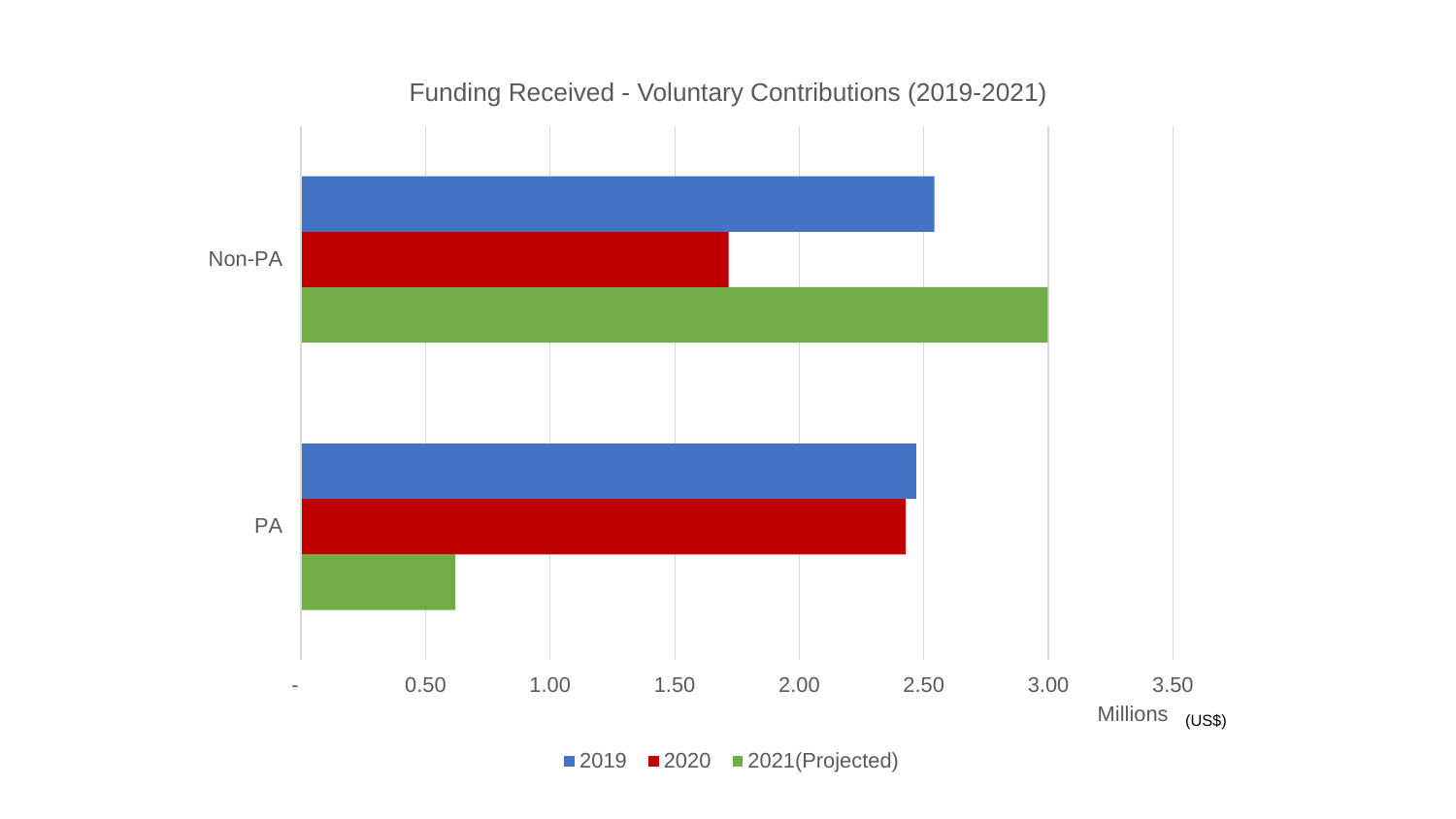# Projects/activities/CNs pending finance

| <b>Pending finance</b>             | <b>Total budget</b> | No. |
|------------------------------------|---------------------|-----|
| Projects                           | \$10,242,521        | 23  |
| <b>BWP</b> activities              | \$3,497,216         | 18  |
| <b>Concept Notes</b>               | \$1,936,356         | 12  |
| <b>Total</b>                       | \$15,676,093        | 53  |
|                                    |                     |     |
| Projects Sunset by the end of 2022 | \$6,018,966         | 11  |
| Projects and CNs Sunset after 2022 | \$4,223,556         | 12  |

Note: 8 projects were sunset in 2021 with a total budget of \$2,274,655.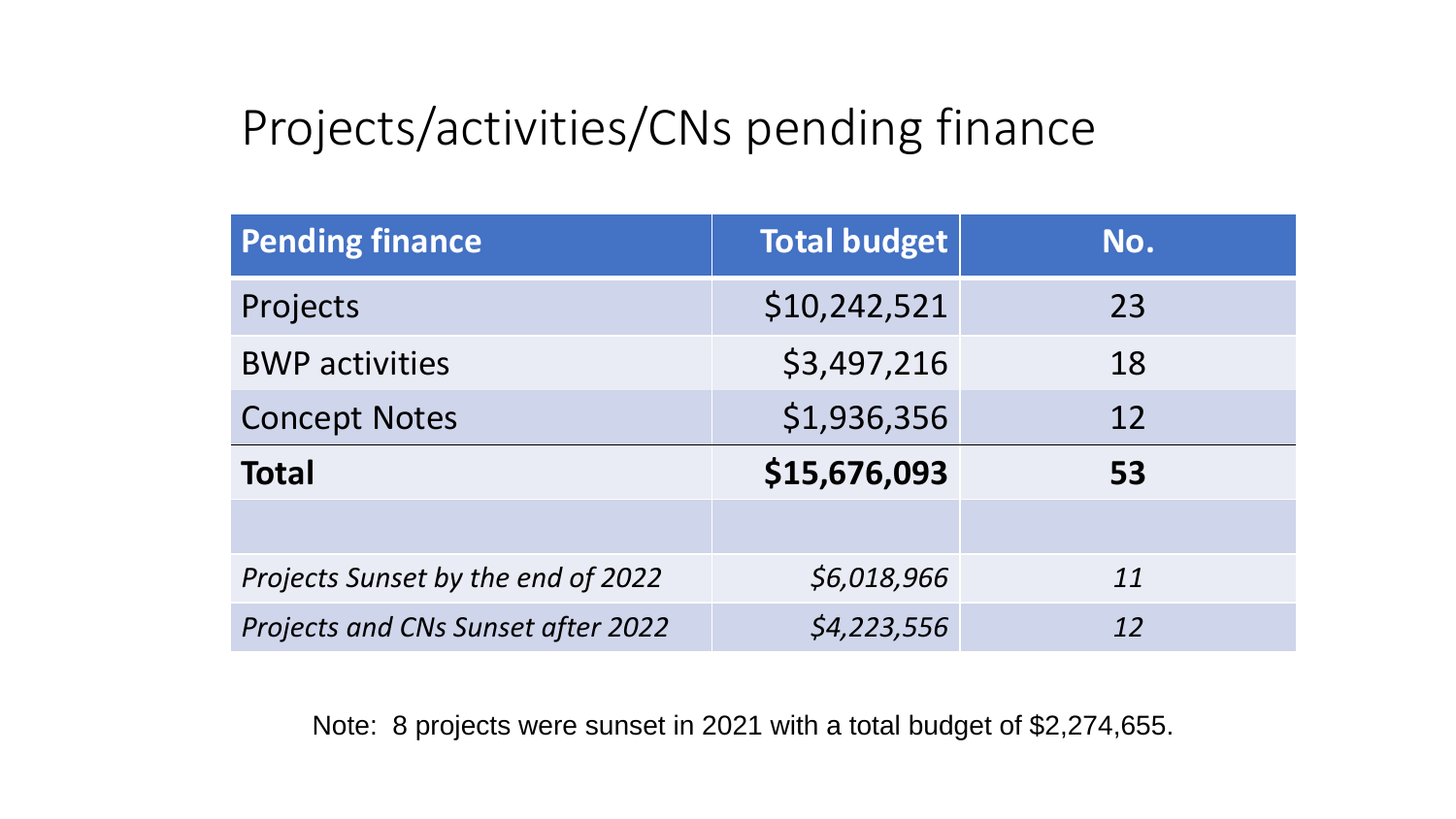Adoption of the ToR for Decision 4(LVI) Advisory Board and the timeline and ToR for the review under Decision 5(LIV) on the pilot programmatic approach

- ToR of Advisory Board
	- Composition
	- Mode of Operation
	- Role and Responsibilities
- ED/OiC to prepare a second progress report on the implementation of the pilot approach for ITTC58
- Postpone review of implementation of Decision 5(LIV) until at least 2023, take final decision of timing and ToR of the review at ITTC58